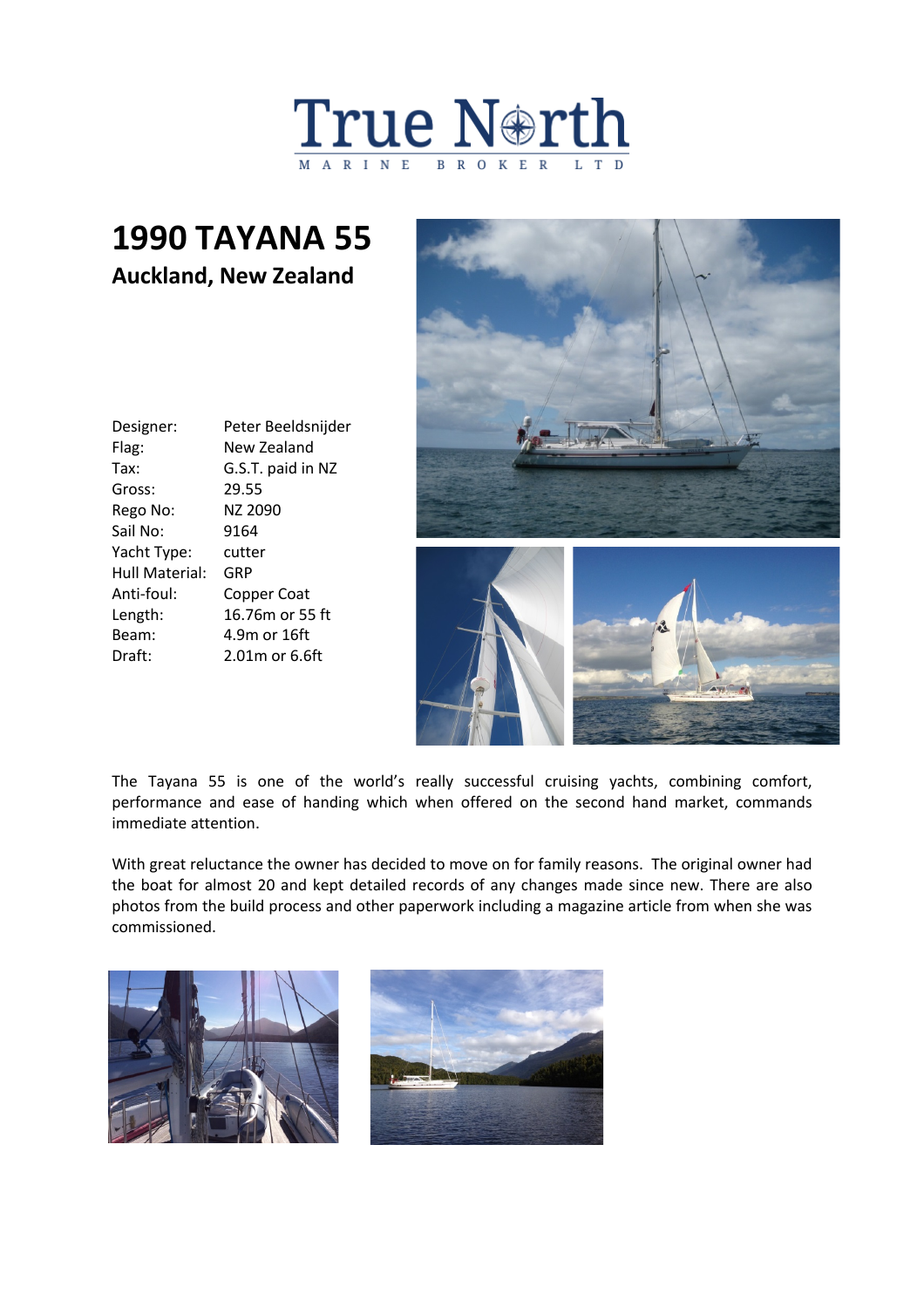## ISSARA Inventory list

| <b>Below Water line:</b> | Clear Gel coat & 3 coats epoxy gelshield                            |
|--------------------------|---------------------------------------------------------------------|
| Anti-foul:               | Copper Coat                                                         |
| Main Engine:             | Perkins 6 cylinder model 6-3544M                                    |
| Horsepower:              | 130 <sub>hp</sub>                                                   |
| Propeller:               | Max Prop 24" 3 blade                                                |
| Fuel Filters:            | Dual change over racors                                             |
| Backstays:               | Hydraulic Navtec V System                                           |
| Bow Thruster:            | QL BP1200 (24v)                                                     |
| <b>Bow Roller:</b>       | Tayana Offshore design                                              |
| Windlass:                | Maxwell 3500 (24v) with auto anchor remote control                  |
| Anchors:                 | Rocna, Delta                                                        |
| Chain:                   | 1/2" galvanized chain (80m+ Rope; 80m)                              |
| Max Diesel:              | 1514 litres or 400 US gallons                                       |
| Water:                   | 378 litres or 100 US gallons                                        |
| Decks:                   | teak over GRP                                                       |
| Hull Rub Rail:           | teak with ss cap                                                    |
| Generator:               | Northern Lights 7kW with sound shield                               |
| Inverter:                | Mastervolt (2500watt)                                               |
| Charger:                 | Mastervolt Mass Sine (24v)                                          |
| 12v Battery Charger:     | Mastvolt MAC 24/12-20 dc to dc converter(12v)                       |
| <b>Engine Charging:</b>  | Balmar 70A with ext smart regulator (24v)                           |
| <b>Batteries:</b>        | Housebank: 450 amp hours @ 24volts                                  |
|                          | Engine Start: 200 amp hr @ 24volts                                  |
|                          | Generator: 120amp hr @ 12 volts                                     |
| <b>Battery Monitor:</b>  | BEP 600-DCSM                                                        |
| Refrigeration:           | Grunert Fridge and Freezer dual circuits (240v and engine driven    |
| compressor)              |                                                                     |
| Galley:                  | Force 10 with 4 hobs & broiler                                      |
| Microwave:               | Samsung                                                             |
| Watermaker:              | Resolution 5501 100 litres per hour                                 |
| Air Conditioning:        | 3x lunaire marine                                                   |
| <b>Shower Fittings:</b>  | Dual shower heads in both showers (hi and low pressure options)     |
| <b>External Shower:</b>  | Near Swim platform (hot & cold)                                     |
| Water Heater:            | Raritan 10 gallon (40 liters) tank connected to main engine or 240V |
|                          | immersion element                                                   |
| Toilets:                 | 2x jabsco electric                                                  |
| <b>Holding Tank:</b>     | 30 gallons (115liters) with macerator pump                          |
| Satellite Comms:         | ABB - Inmarsat Type M                                               |
| HF Radio:                | Kenwood 45TS inc. copper grounding plate                            |
| <b>HF Aerial:</b>        | On insulated backstay                                               |
| VHF:                     | ICOM 120M                                                           |
| <b>VHF Handheld:</b>     | Cobra marine MR HH350                                               |
| Radar:                   | Ratheon R40X                                                        |
| T.V.:                    | <b>TEAC Flat screen</b>                                             |
|                          | Follow me TV satellite dish                                         |
| Sonar:                   | Echo Pilot Forward looking sonar                                    |
| <b>Weather Fax:</b>      | Furuno 208/A/N                                                      |
| GPS:                     | Magnavox M100                                                       |
|                          | 1x Navman for Maxsea system                                         |
|                          |                                                                     |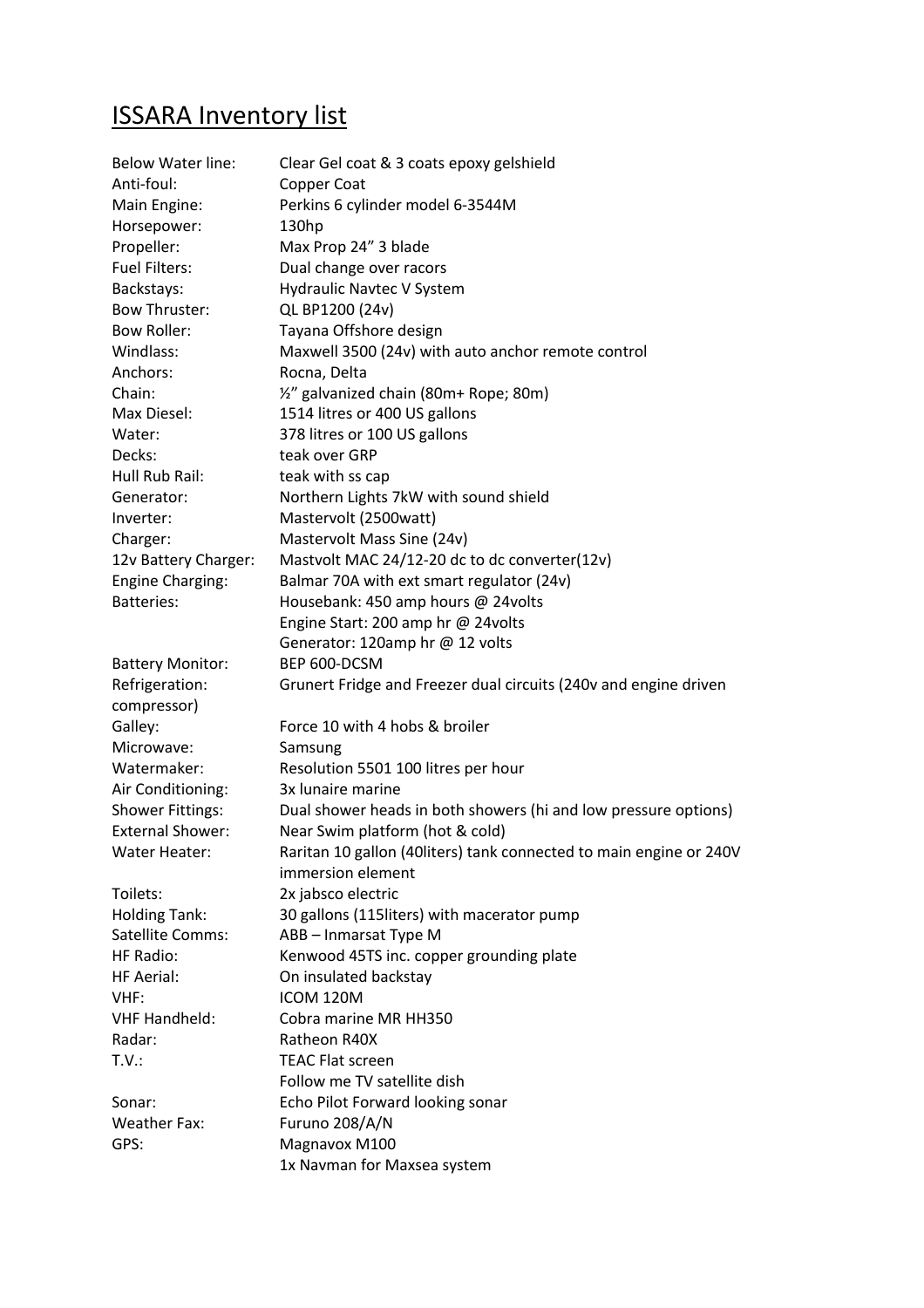| Wind & Depth:             | RayMarine with repeater in aft cabin and in nav station                 |
|---------------------------|-------------------------------------------------------------------------|
| Auto-Pilot:               | Autohelm ST 7000                                                        |
| Drive unit:               | CR 2 continuous hydraulic unit                                          |
| <b>Chart Plotter:</b>     | Raymarine                                                               |
| <b>Electronic Charts:</b> | Comprehensive selection of C maps                                       |
| Computer Nav:             | Maxsea version 7+10                                                     |
| Laptop PC:                | Toshiba                                                                 |
| EPIRB:                    | GME Accusat MT406G-h503E                                                |
| Mast:                     | Mamar in mast furling - white                                           |
| Mast Length:              | 23.74m or 78ft                                                          |
| <b>Mast Granny Bars:</b>  | yes                                                                     |
| <b>Standing Rigging:</b>  | wire $1x19 s/s$                                                         |
| Backstay:                 | Twin Hydraulic Navtec V System                                          |
| Sails:                    | Main: electric furling Dacron                                           |
|                           | Jib(Genoa): furling Dacron                                              |
|                           | Staysail: furling dacron                                                |
|                           | MPS: 1.50 Neil Pryde                                                    |
|                           | Storm: Main and Jib                                                     |
| <b>Furling Systems:</b>   | Jib: Furlex Electric (24v) with manual capability                       |
|                           | Staysail: Manual                                                        |
| <b>Genoa Winches:</b>     | Lewmar ST66 electric                                                    |
| <b>Other Winches:</b>     | Lewmar (mix of sizes)                                                   |
| Miscellaneous             |                                                                         |
| Dinghy:                   | AB 2.9m aluminum bottom, false floor and storage lockerseat and         |
|                           | Beachmaster folding wheels                                              |
| Outboard 1:               | 3hp yahama                                                              |
| Outboard 2:               | 15hp yahama with lifting crane                                          |
| Outboard Fuel:            | inflammable locker, self-ventilating                                    |
| Dinghy Storage:           | Wooden cradles on deck                                                  |
| Deck wash down            | 2 outlets - just aft of windlass and on stern                           |
| Fresh water inlet:        | Inlet on stern for continual water supply at pier                       |
| Dorades:                  | 8 fitted all with S/S guards and lids                                   |
| Portholes:                | 8 stbd, 9 port (All Stainless Steel)                                    |
| Prisms:                   | 7 prisms flush mounted in deck                                          |
| Gas Locker:               | Aft deck self-draining, holds 2 bottles (9kg)                           |
| Cleats:                   | 2 sampson posts aft, 8 cleats midships and fwd                          |
| Flyscreens:               | all ports, hatches and companionway                                     |
| Vacuum cleaner:           | <b>Niflix</b>                                                           |
| Fenders:                  | 4 fenders                                                               |
| Liferaft:                 | zodiac open sea 6 person                                                |
| Manuals:                  | Full complement for all systems                                         |
| Steering:                 | <b>Hydraulic Wagner</b>                                                 |
| Sea Anchor:               | Para-tech                                                               |
| Boom Brake:               | Dutchman 403                                                            |
| Gale Rider:               | Secondary steering option can be used as man overboard retrieval basket |
| Life jackets:             | Life jackets and tethers, spare canisters                               |
| Boom Awning:              | Covers from mast to backstays                                           |
| Fire extinguishers:       | 5 extinguishers                                                         |
| Steering:                 | <b>Emergency tiller steering</b>                                        |
| Fans:                     | 7 throughout (12v)                                                      |
| BBQ:                      | Stainless BBQ                                                           |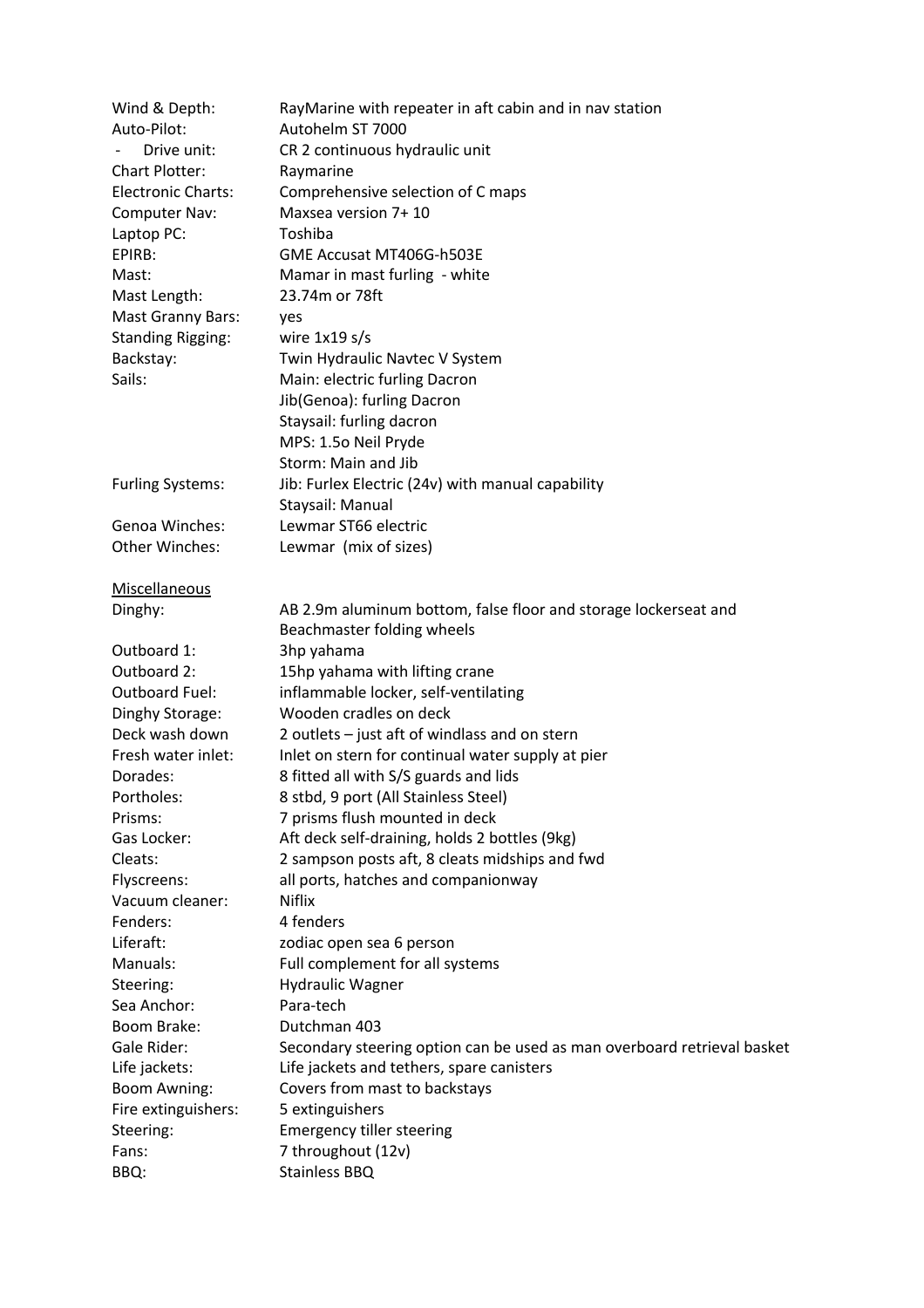## Additional Features:

ISSARA has a full height pilot house carefully profiled to the deck layout. All sail and winch controls are easily at hand. This offers great weather protection and effectively another living space. The cockpit is big and sits 8 easily. A fold down table makes this ideal as another place to enjoy lunch or dinner.

A walk in engine room on a yacht this size is unusual but this is an engineer's dream come true. There is full head room and a wide work bench with easy access to change oil on the main engine and generator and in fact for all maintenance tasks. ISSARA comes with a full complement of tools and spares. There is plenty of space for a washer/dryer unit.

The aft cabin is spacious and with large amounts of storage. The drawers are twice as long as wide and complemented by 2 full length hanging wardrobes. A large mirror gives the feeling of a cabin twice as large again. There is a couch on one side and desk with folding chair on the other.

A standard Tayana 55 has four tanks, 2 for diesel and 2 for water. ISSARA was built with all 4 tanks to carry diesel, there by bringing the total capacity to 400 gallons or 1500 liters. Extra stainless steel water tanks are installed under the aft berth.



Continued…

Isarra is fully imported into New Zealand with all taxes paid. She is available for viewing by appointment and is located in Bayswater Marine Auckland.

## **Following is information provided by the owner in regards to work, servicing and maintenance done to the main engine of Issara,**

The engine is a Perkins 160HP which is bigger than the standard engine (usually 135HP)

Issara has always been serviced regularly, filters, pre and normal fuel filters, oil filters and oil and impellers.